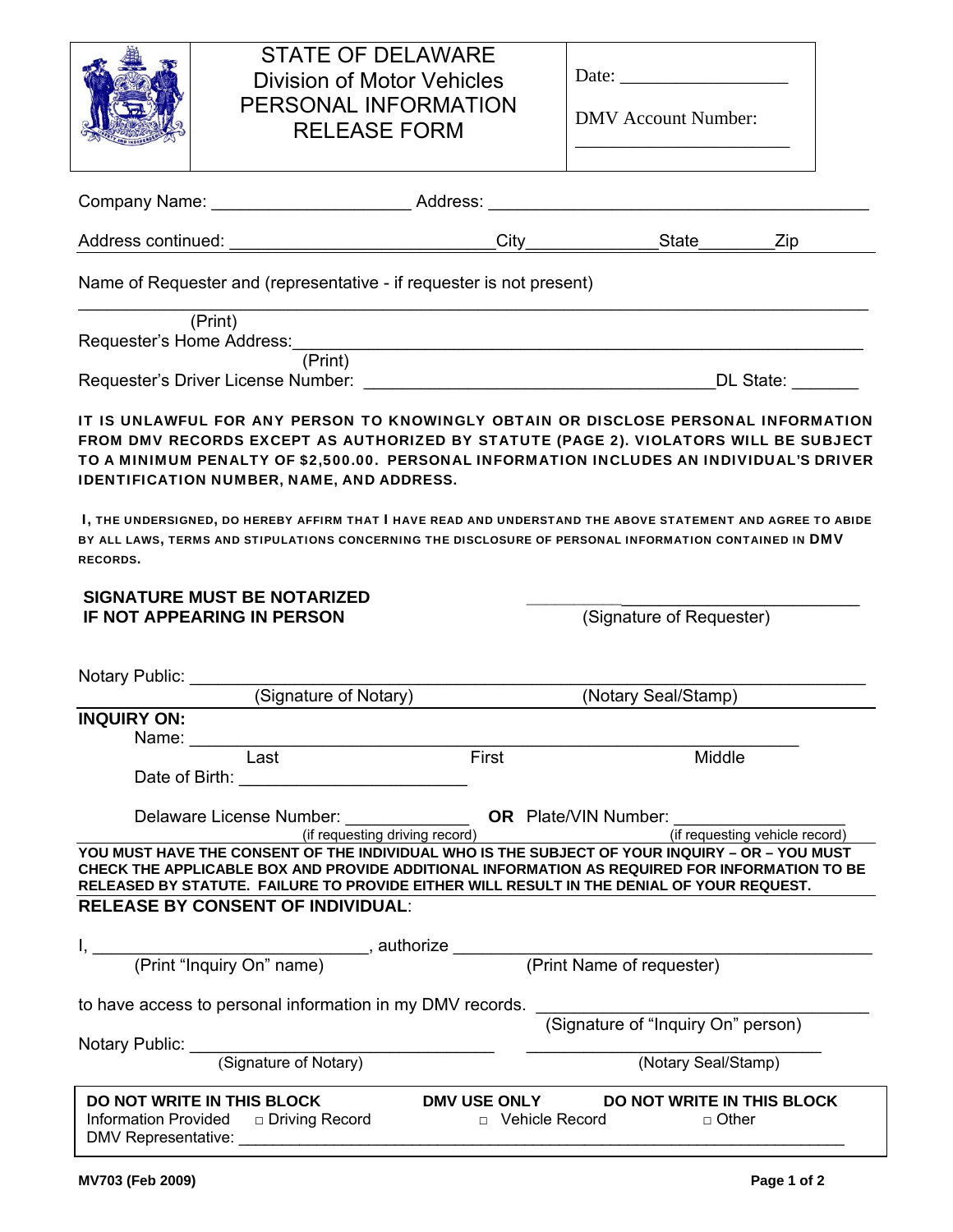#### **YOU MUST HAVE THE CONSENT OF THE INDIVIDUAL WHO IS THE SUBJECT OF YOUR INQUIRY – OR – YOU MUST CHECK THE APPLICABLE BOX AND PROVIDE ADDITIONAL INFORMATION AS REQUIRED FOR INFORMATION TO BE RELEASED BY STATUTE. FAILURE TO PROVIDE EITHER WILL RESULT IN THE DENIAL OF YOUR REQUEST.**

## **Release Authorized by Statute – Check Block(s) Which Apply**

□ For use by a government agency, including any court of law, enforcement agency, or any private person or entity acting on behalf of a government, in carrying out its functions (Section 305(b)(1)).

| Name of Business:   |  |
|---------------------|--|
| Address:            |  |
| Telephone Number: ( |  |

 For use in the normal course of business by a legitimate business or its agents, employees or contractors, but only

a. To verify the accuracy of personal information submitted by the individual to the business or its agents, employees or contractors; and

b. If such information as so submitted is not correct or is no longer correct, to obtain the correct information, but only for the purposes of preventing fraud by pursuing legal remedies against or recovering on a debt or security interest against the individual.

Name of Business: \_ Address: Telephone Number: (  $\qquad$  )

 For use in connection with any civil, criminal, administrative or arbitration proceeding or pursuant to any court order.

| Case Caption:                 | VS. |  |
|-------------------------------|-----|--|
| Civil/Criminal Docket Number: |     |  |
| Purpose:                      |     |  |

 For use by any insurer or insurance support organization, or its agents, employees or contractors in connection with claims investigation activities, anti-fraud activities, rating or underwriting.

| Name of Organization: |  |
|-----------------------|--|
| Address:              |  |
| Telephone Number: (   |  |

For use in providing notice to the owners or lien holders of towed or impounded vehicles.

| Name of Organization: |  |
|-----------------------|--|
| Address:              |  |
| Telephone Number: (   |  |

For use by a licensed private investigative agency or licensed security service.

| Name of Organization: |        |
|-----------------------|--------|
| Address:              |        |
| Telephone Number: (   |        |
| PI License Number:    | State: |

 For use by an employer or insurer to obtain information relating to a holder of a Commercial Driver's License.

| Name of Organization: |  |
|-----------------------|--|
| Address:              |  |
| Telephone Number: (   |  |